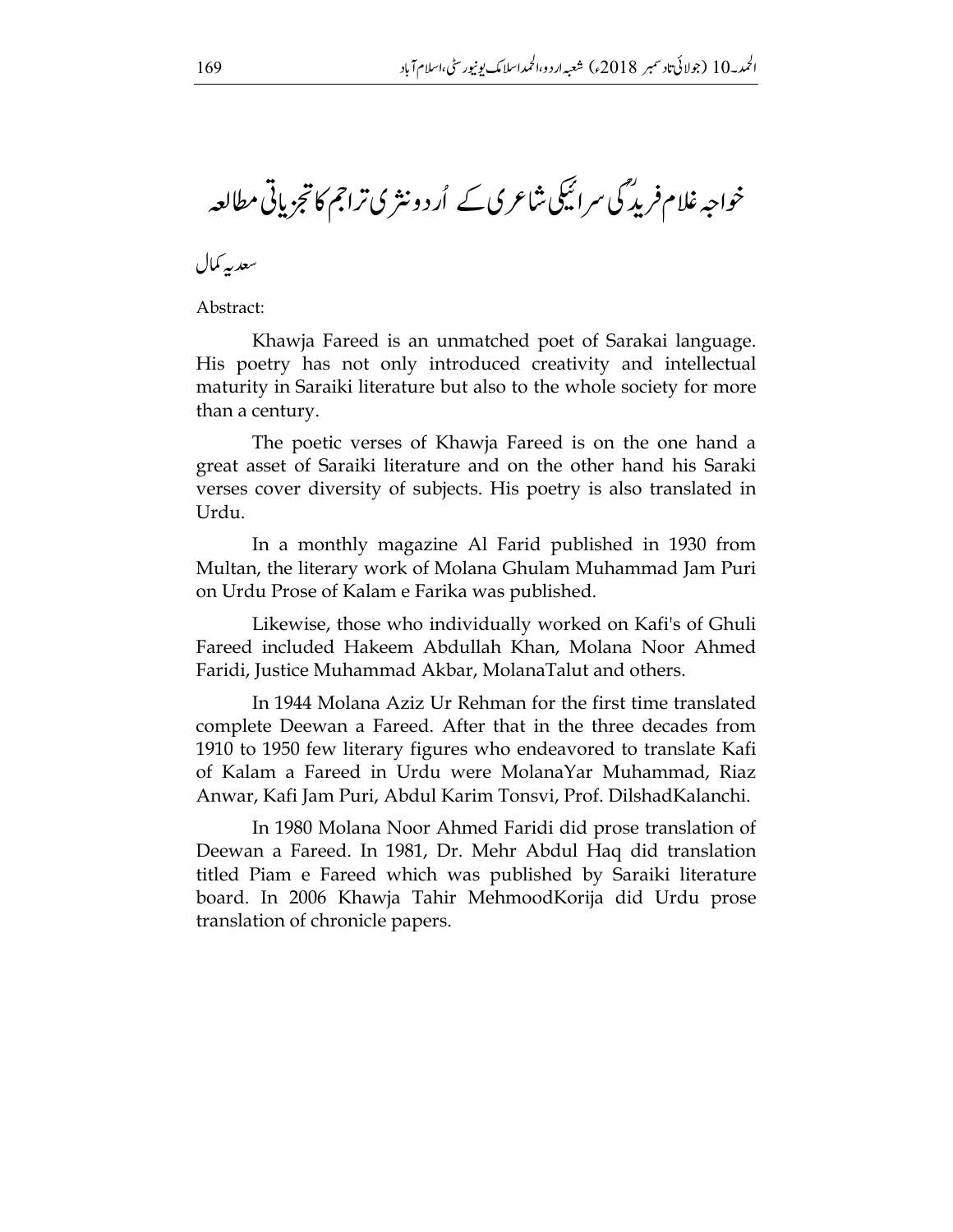Translation is itself an art and it is not necessary for it that a great scholar must be a good translator. Whereas for the Urdu prose translation of Kalam e Farid it can be stated that he tried his best to produce quality transcript.

ترجمہ کیاہے یہ ایک بنیاد کی سوال ہے مگر اس کا جواب پالکل سادہ نہیں ہے،اس کی وجہ ترجے کی اہمت اور افادیت ہے جو ہمیں اس جانب راغب کرتی ہے کہ ترجمے کے معنی اور مطالب کو سمجھا جائے،اس بارے میں ڈاکٹر حامد بيگ ڪهتے ہيں : <sup>د د</sup>میر ے خیال میں تر جمہ ایک زبان میں پپش کر دہ حقائق کو د وسر ی زبانوں میں منتقل کرنا ہے کسی تحریر، تصنیف باتالیف کو کسی دوسر ی زبان میں منتقل کرنے کا عمل ترجمہ کہلاتا  $(1)^{n}$ خواجہ فریدؓ سرائیکی زبان کے عہد سازاور بے مثال شاعر ہیں ان کی شاعر کی ایک صد کی سے زائد ع صہ سے سرائیکی وسیب کو ہی نہیں پاکستان اور پورےانسانی معاشر ے کو فکر کی اور تخلیقی بالبید گی عطاکر تی رہی ہے۔خواجہ فرید ؒ کا کلام جہاں سرائیکی ادب کا عظیم اثاثہ ہے وہاں ان کی سرائیکی کافیاں اپنے مضامین کے حوالے سے انتہائی متاثر کن دلنشین اور متنوع اہمیت کی حامل ہیں۔خواجہ فرید ؓ کی شاعر یااد پی،عملی اور فکر یااہمیت رکھتی ہے۔خواجہ فرید ؒہمیں .<br>تهذیبی،ساجیاورساسی سطح برایک فکر <sub>کیا</sub>اور تخلیقی رہنمائی عطاکرتے ہیں۔ خواجہ فریڈ کے آ فاقی کلام کی اہمیت اور حاذبیت کی بناپر 1930ءمیں ان کے سرائیکی کلام کاار د و میں تر جمہ کا آغاز ہو گیا۔ملتان سے شائع ہونے والے ماہنامہ رسالے''الفرید'' کے جنور کی1930 کے شارے میں مولا ناغلام ر سول حام بوری کے کلام فرید گاار د و نثر ی تر جمہ شائع ہوا،اس طرح انفراد ی طور پر کلام فرید کی متعدد کافیوں کا نثر ی تر جمه کرنے والوں میں حکیم محمہ عبداللہ خان،مولا نانور احمہ فرید ی، جسٹس محمہ اکبر،مولا ناعبدالرشید نسیم طالوت اور د وسرے شامل ہیں۔خواجہ فریدؓ کے مکمل دیوان کاار د ونثر ی تر جمہ 1944 ءمیں ہوا،ڈاکٹر سجاد حید ریر ویزا کی بارے

> ''سال1944ء میں والی ریاست بہاولپور کے حکم سے ادارہ تصنیف و تالیف بہاولپور میں پہلی بار مکمل دیوان فرید مع <sub>ا</sub>ر د ونیژ ی ترجمہ شائع کیا۔''(2)

ميں لکھتے ہيں :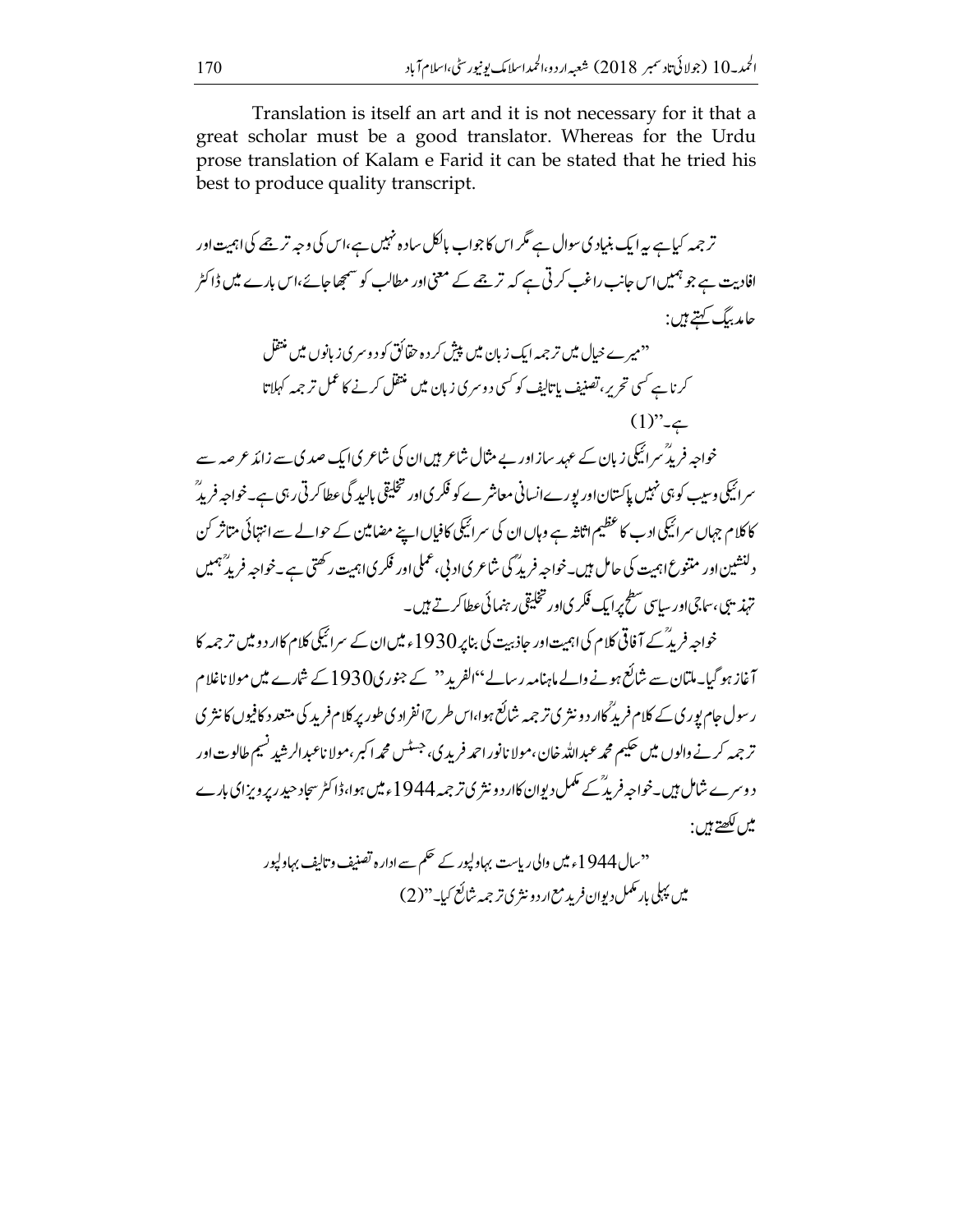یہ ترجمہ مولا ناعزیزالرحمان عزیز کی کاوش ہے،پہ نثر ی ترجمہ مکتبہ عزیز یہ بہاولپور کے تحت شائع ہوا،بلاشبہ پیر کلام فریڈ کے ار دو ترجیے کی طرف ایک اہم عہد ساز قدم تھا،اس کے بعد تین عشر وں کے دوران میں 1950ء سے 1970ء تک بعض ہلل قلم کی جانب سے کلام فرید گی چند کافیوں کی شرح اور ار د و ترجمے کی کوشش کی گئی۔ان تر جمه کرنے والوں میں مولا نا بار محمہ ،ریاض انور ، کیفی جام بور کی،عبدالکریم تونسوی،پر وفیسر دلشاد کلا نیچو کی اور متعد د د وسرے شامل ہیں۔ 1981ءمیں مولا نانوراحمد فریدی نے دیوان فریدگاار دونثری تر جمہ کیا۔ یہ مکمل دیوان کاتر جمہ ہے اور د و حلد وں پر مشتمل ہے،1987ء میں ڈاکٹر مہر عبدالحق نے خواجہ فرید ؓ کی کافیوں کاار د و نثر پی تر جمہ '' پیام فرید ب<sup>8</sup> کے نام سے کیا۔ یہ تر جمہ سرائیکیاد بی پور ڈ بہاولپور نے شائع کیا۔2006ء میں قدیم قلمی نسخوں کاار د و نثر ی ترجمہ خواجہ طاہر محمود کور بچہ نے کیاجو مکمل دیوان فریدؓ کے عنوان سے شائع ہوا۔ خواجہ فریدؓ کے مکمل کلام کوار دو نثری ترجمے کرنے والوں میں مولا ناعز پزالرحمٰن،مولا نانوراحمد فرید کی،ڈاکٹر مہرعبدالحق اورخواجہ طاہر محمود کوریچہ کے نام شامل ہیں۔

مولاناعز بزالرحمن کا مکمل دیوان فرید کاار دو نثر ی ترجمه 1944 میں شائع ہوااور بعد ازاں 1993ء میں ار د واکیڈ می بہادلپور نےاسے د و بار ہ شائع کیا۔مولا ناعزیزالرحمن پیش لفظ میں لکھتے ہیں : ''میں نے اس ترجمہ کے متعلق پہلا کام یہ کیاکہ حضرت خواجہ صاحبؒ کے قلمی اور مطبوعہ دیوانوں کے جس قدر نسخے مجھے مل سکے وہ بہم پہنچائےاور بھر دیوان کا کئی بار بغور مطالعہ کر کے ان مشکل مقامات کو جمع کیا جن میں مجھے اپنی فریدی جہات کی ضرورت معلوم ہو ئی تھی۔ایک فہرست مرتب کرکے علیحدہ طبع کرائی گئی اور جہاں جہاں قابل بزرگ کی موجود گی کا علم ہوا میں نے وہ چچپی ہو ئی فہرست ان کو بھیج دیں۔ بہت سے بزر گوں نے جواب تاجواب سے بنده کوں ممنون ومتشکر فرمایا۔"(3) متر جم کی رائے سے واضح ہو تاہے کہ دیوان فریدؓ کے اس اولین ار د ونثر ی ترجے میں انہیں دیگر اہل علم وفضل کا فکر یااور علمی تعاون میسر رہاجن کی وجہ سے تحقیق طلب مراحل خوش اسلونی سے طے کیے گئے متر جماس کاوش کے بارے میں لکھتے ہیں : <sup>د د</sup>اس میں شک نہیں کہ <sup>کس</sup>ی زبان کے خی<u>ا</u>لات اور الفاظ کو د وسر ی زبانوں میں منتقل کر نا آسان کام نہیں اور پالخصوص نظم کا تر جمہ تواور بھی زیاد ہ د شوار ہے۔۔۔ ہماری مادری زبانوں کی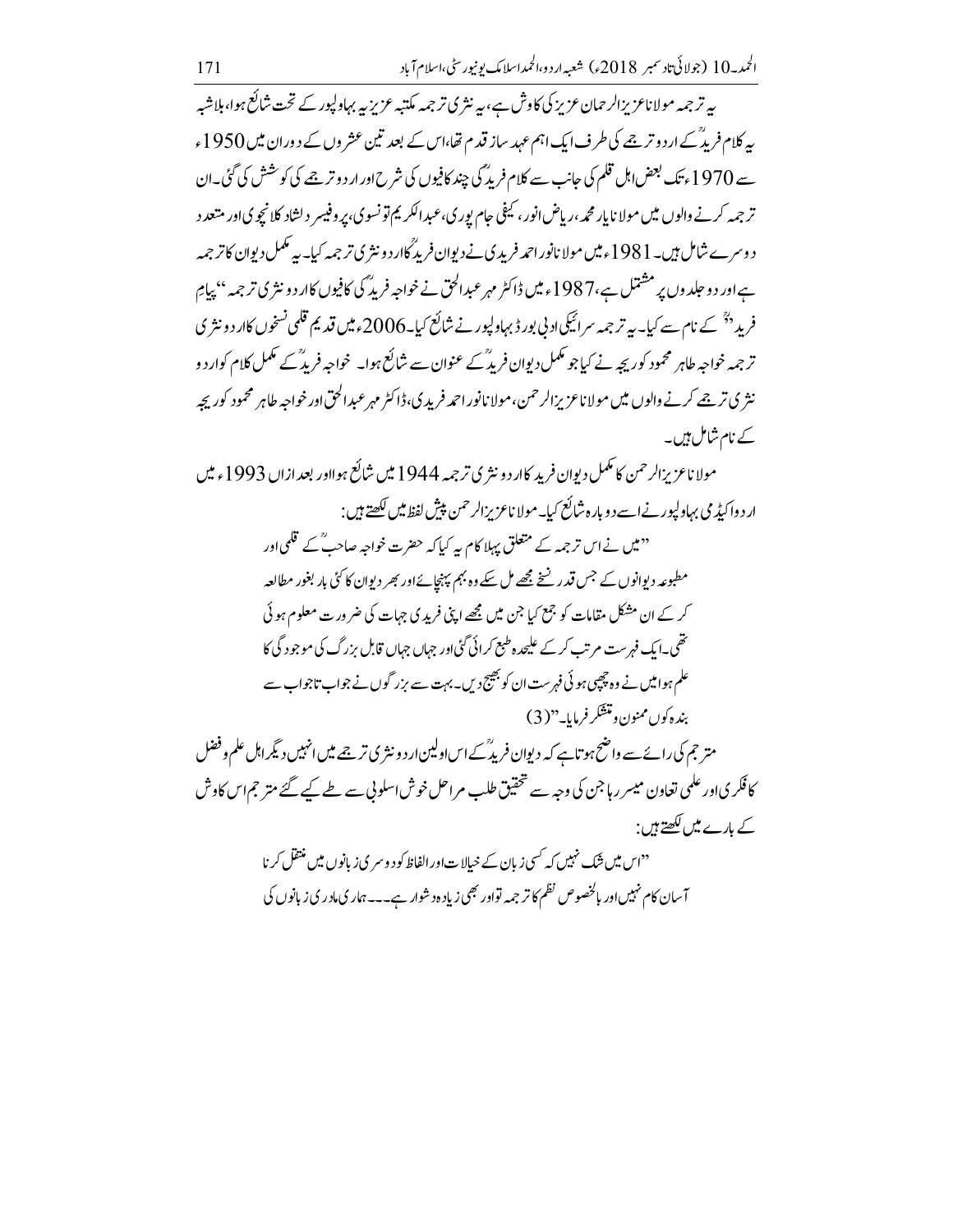ر پہلی کیاب ہے جس کا ترجمہ اردوز ہان میں کیا جارہاہے ترجمہ خواہ کتناہی عمدہ،شستہ، برجستہ کیوں نہ ہواصل کی تمام خوبیوں کو پوری طرح قائم نہیں رکھ سکتا۔(4) جن متر حجم حضرات نے حضرت خواجہ فریدؓ کے کلام کانثر کی تر جمہ کیاہے وہ خواجہ صاحب کے کلام کے اثر کو ار دومیں برقرار رکھ بائے ہیں۔اس کا ہمیں جائزہ لیناہوگا۔ا گر مولاناعز بزالرحمن عزیز کے نثر پی ترجے کا تجربہ کیا جائے تو بیہ بات سامنے آتی ہے کہ انہوں نے تر جمہ نگار کی کے معیار کے اصولوں کو مد نظر رکھاہے جبکہ اس وقت بیہ اصول اور معبار واضح نہیں ہوتا۔

مولانا عزیز الرحمن عزیز نے بعض کافیوں کے ترجمے میں سرائیکی کے بعض الفاظ کو اردو میں مستعار لیا ہے۔ان الفاظ میں سرائیکی زبان کا تہذیبی، ثقافتی اور لسانی حسن واہمیت ینہاں ہے۔انہوں نے ایک کافی کے ایک بند کا ار دونثری ترجمہ کرتے ہوئے بینے،پُولے، پینسر ،نوےاورر مجھول کو ہدفی زبان کوار دومیں مستعار لیاہے جس سے تر جے میں اصل متن کے مفہوم ومعنی میں دل کشی اور حسن پیداہو گیاہے۔اسطر ح در بوں اور گڈیوں ایسے الفاظ ہیں جن کے ہم پلہ ومساوی الفاظ ار دومیں ملنا ناممکن ہے۔ کیو نکہ سہ الفاظ روہی کی تہذیب و ثقافت سے گہر کی وابسَتگی کے تناظر میں ہی سمجھے جا سکتے ہیں۔اس لیے متر جم نے ان الفاظ کی وضاحت حل لغات میں درج کی ہے۔ مولاناعز پزالرحمن نے خواجہ غلام فرید ؓ کی سرائیکی کافیوں کاار دو نثر ترجمہ کرتے ہوئے حل لغات میں سرائیکی کے ٹھیٹھ الفاظ معانی اور بناوٹی کی حکمت عملی سے پڑھنے والوں کے لیے تر جمہ اور تر جمانی کی ہے۔انہوں نے سرائیکی کے بعض الفاظ کا تر جمہ اس طرح کیا ہے کہ ان الفاظ کی معنویت میں کوئی فرق نہ آنے پائے اور یہ ان کے ترج<u>ے</u> میں مہارت کاثبوت ہے۔

انہوں نے بعض کافیوں کاار دومیں تر جمہ کرتے ہوئے سرائیکی الفاظ کی جگہ ہد فی زبان ار دوکے الفاظ استعمال کیے ہیں جیسا کہ انہوں نے ایک کافی میں سرائیکی لفظ ''بچھوا''کی جگہ پازیب استعال کیا ہے۔ فن تر جمہ نگار ک کے مطابق ہم یلہ، ہم معنی الفاظ کے تلاش تحصُن اور د شوار کام ہے،مولا ناعزیز نے سرائیکی زبان کے ا کثر الفاظ کے ترجمے کے لیے ہد فی زبان استعمال کر کے الفاظ کے ہم معنی کو ممکن بنادیاہے اور اس تناظر میں ان کی کاوش ترجمہ قابل تحسین ہے۔

متر جم مولا ناعز بزالرحمن عزیز کے کلام اقبال کے ار د ونثر ی تر جمہ کی خاص بات ان کا تر جمہ کافی کے شعر وں کے مطلب کی صحیح تر جمانی ہے۔وہ مصر عوں کے مطالب کی وضاحت بھی کرتے ہیں جہاںاس کی ضر ور ت پڑتی ہے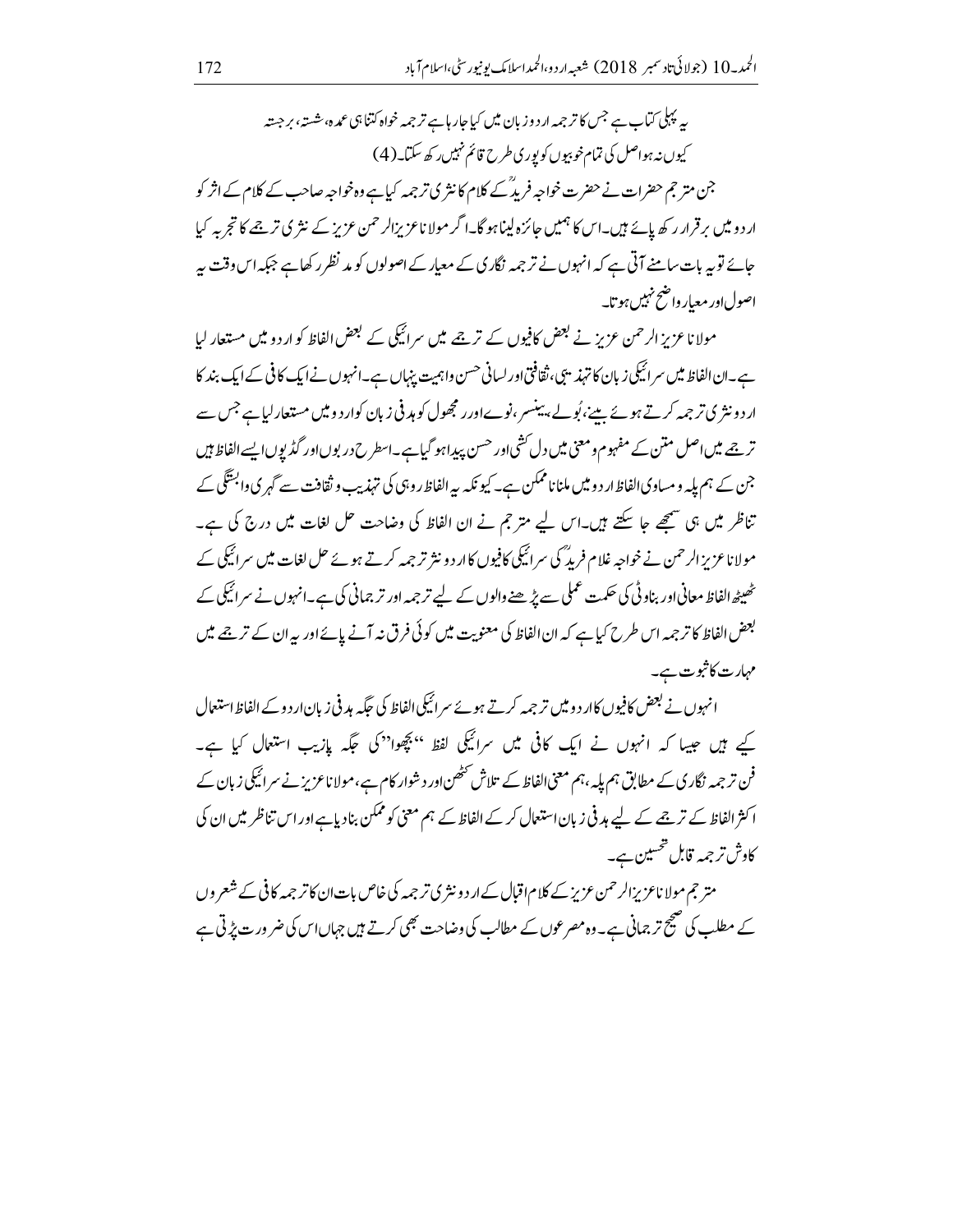اور وہ اس طرح کی تشر پیج بھی کرتے ہیں ان کے ترجے کااسلوب سادہ ہے اور سکیس انداز بیاں کے ساتھ مفہوم کی تر جمانی احسن طور پر کی ہے،انہوں نے کلام فرید کے متن کے ساتھ مشکل الفاظ کے لغاتی اور بناو ٹی معنی بھی درج کیے ہیں جو پڑھنے والوں کے لیے تفہیم فریدؓ کے سلسلہ میں معاونت کرتا ہے۔انہوں نے ترجمہ کرتے ہوئے جن الفاظ کے معنی سے مطمئن نہیں ہو پاتے وہاں وہ دوسرے مستند حوالوں سے مشکل الفاظ کے مفہوم کے ضمن میں توجیہہ *بھی بی*ان کرتے ہیں۔

مولا ناعز پزالرحمن عزیز کے دیوان فریدؓ کے نثر کی ترجمے کی ایک خاص بات بعض تہذیبی، ثقافتی، ٹھیٹھ لسانی خصوصیت رکھنے والے الفاظ اور مقامات کی خو بصورت انداز میں تر جمانی کرناہے۔ان کا تر جمہ بعض لفظی نہیں ہے اور لفظیات کے ساتھ رمز ،علامات،اشارے، کنائے، تلہیجات کی وضاحت کی خاطر تشر ہ<sup>ے</sup> کرتے ہیں،کلام فریدؓ میں جہاں *کہ*یں عربی الفاظ، آیات قر آنی استع<u>ال کیے گئے ہیں</u>۔

مولا ناعز بزالرحمن عزيز نے ترجمہ کرتے ہوئےان عربی الفاظ وآیاتِ قرآنی کی تشریح کی ہے،ان کا ترجمہ ا گرجہ عام فہم اور سادہ زبان میں ہے کیکن اس بات کیا ہمیت اس حوالے سے بھی زیادہ ہے کہ یہ ار د ونثر ی تر جمہ کے کلام فریدؒ کے مستند کلام کا تر جمہ ہے۔اس کے علاوہ پیرار دو نثر میں با قاعدہ تر جمہ تاریخی اہمیت کا حامل پہلا کام ہے۔ خواجہ فریدؓ کی سرائیگی کافیوں کا ترجمہ کرنے والوں میں مولانا نور احمہ فرید کیؓ شامل ہیں،انہوں نے خواجہ فریدؓ کے دیوان کاار دو نثر ی تر جمہ کیاہے۔اس میں تشر یح بھی شامل ہے۔اس کی دو حلد پں ہیں۔ پہلی حلد 1983ء میں شائع ہوئی ان کے نثر ی ترجمہ کی پہلی جلد کے 835اور دوسری جلد کے 784صفحات ہیں ان کا یہ ترجمہ مولاناعزیز الرحمن عزیز کے دیوان فریڈ کے اردو نثر کی ترجمہ کی اشاعت کے 39 سال بعد منظر عام پر آیا۔ترجمہ مولا نانور احمہ فرید کیا پنی کاوش تر جمہ اور شرح کے ضمن میں لکھتے ہیں :

> '' دیوان شریف کے ترجے اور شرح کاکام خاکسار کی بساط سے باہر تھاا گراس سلسلے میں احیاب کی پر خلوص قلمی امداد کے ساتھ تائید شامل نہ ہوتی تو نیاز مند شاید اس فر ئضہ سے عہد برآنہ ہو سکیا۔سب سے پہلے بندہ نےاہل علم دوستوں کو خطوط لکھ کر وہ کیا ہیں حاصل کیں جو ترجمہ اور شرح کے سلسلے میں میر کی مہر ومعاون ہوسکتی تھیں۔ پھر خاکسار نے دیوان شریف کے صحیح نسخے کی تلاش شر وع کی <sub>ا</sub>ور وہ احقر کی نظیر میں دبیر الملک کامطبوعہ دیوان،<sub>گی ہ</sub>و سکتاتھا۔سی<sub>نٹھ</sub> عہبیدالرحمن صاحب سے رجوع کیإا گر جہ ان کے پاس صرف ایک ہی نسخہ تھااور وہ کسی قیمت پر بھی اپنے سے حدا کرنے کو تیار نہ تھے،لیکن اس شفقت اور محت کی بناءیر جو جو وہ اپنے ہم محترم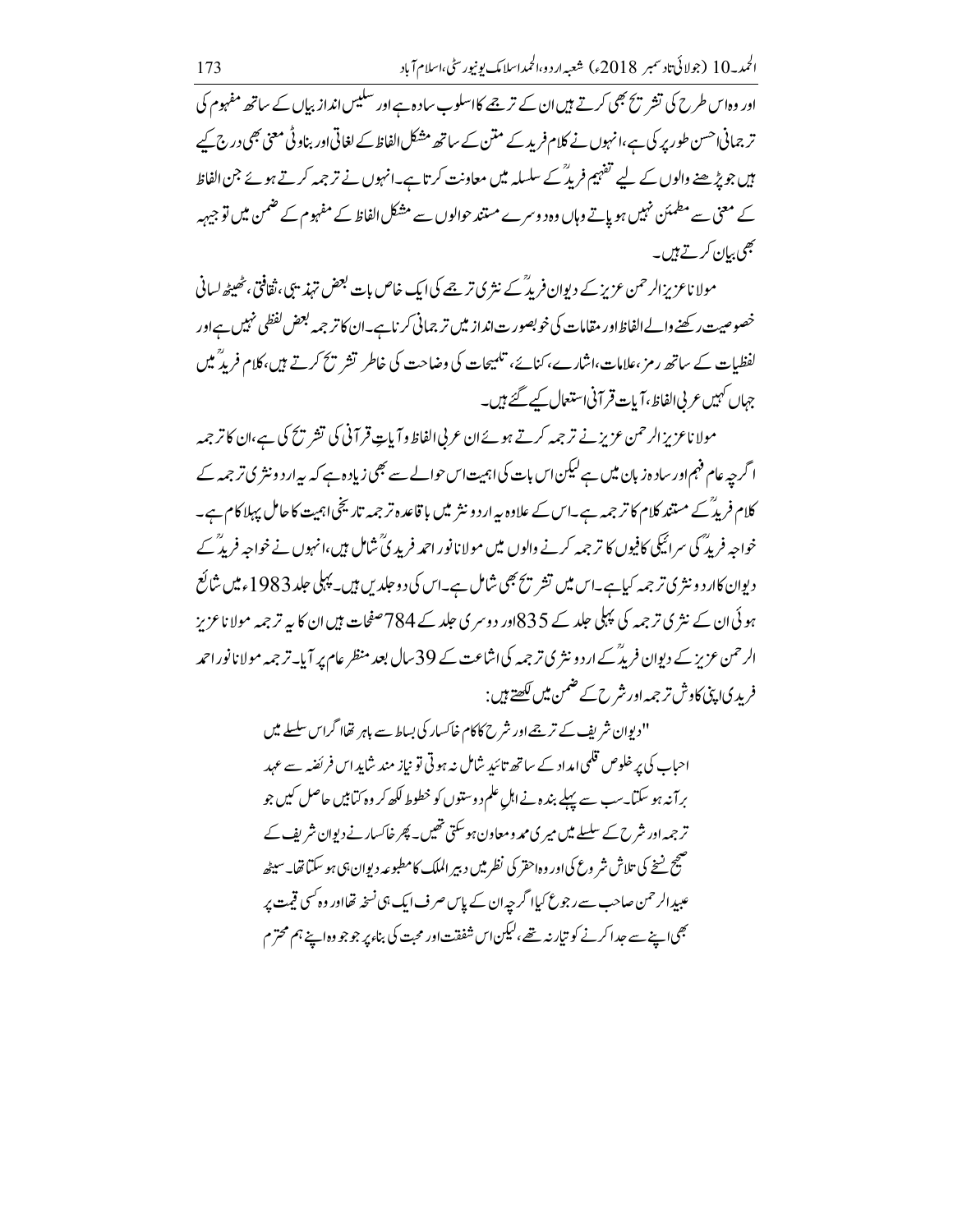د بیرالملک مرحوم کادیرینہ رفیق سمجھ کراس امر سے روارکھتے تھے <sub>ہی</sub>ہ گراں قدر اور قیمتی تحفہ ار سال کر دیا۔ چو نکہ پہلے ایڈیشن کی ترتیب وتد وین میں بند ہ کاکافی حصہ تھا۔خاکسار کوعلم تھا کہ دیوان شریف کی لغت کتنے ہفت خواں طے کرنے کے بعد تیار کی گئی تھی۔اس لیے حل نفاق بعینہ قائم رکھا، ترجمہ اور تشریح کاکام احقر نے اپنی صوابد بد کے مطابق کیا گر ترجمے میں بعض فقرات ایسے آئے جوانتے پیارےادر دل نشین اور عام فہم تھے کہ نیاز مندنے تدوین ایڈیشن کو ان کےاستغاثہ سے محروم رکھنامناسب نہ سمجھا۔"(5)

ناقدین کی رائے میں مولا نانور احمد فرید کی کا تر جمہ اشعار کے مضمون کی مناسبت سے کفائیت لفظی معنی یعنی اختصار کاحامل نہیں ہے۔غیر ضر ور ی طوالت پر مشتمل تشر شی اوراختصار سے گریز کے باوجود مولا نانوراحمہ فرید پی کی کاوش لائق تحسین ہے۔انہوں نے نہایت محنت اور توجہ کے ساتھ حضرت خواجہ غلام فرید گی تمام کافیوں کاار د و نثر ی ترجمہ کیاہےاور پہ ترجمہ وتشر تکے1619،صفحات پر مشتمل ہے۔

مولا نانور احمد فرید پی کا تر جمہ کلام کے تراجم کو فن اعتبار سے دیکھاجائے تو یہ واضح ہوتا ہے کہ مولا نانور احمد فرید کی ترجمے کے بنیاد کیاوراہم ثقاضوں سے یور کی طرح آگاہ تھے۔

مولانانور احمد فرید دیؒ نے حضرت خواجہ غلام فریدؒ کی سرائیکی کافیوں کاار د و نثر میں ترجے اور تشر یخ کرتے ہوئے عقید ت ومحبت کا جذبات کی بھر پور عکاسی کی ہے۔اس سے ان کے فکر ی رجحان کا بھر پور انداز میں اظہار ہوتا ہے۔انہوں نے رومانوی داستانوں کے کر داروں کے عشق مجازی کی تشریح اور تفہیم کو غیر ضر وری طور پر عشق حقیقی کے روپ میں پیش کیاہے۔مولا نانور احمد فرید کی نے مولا ناعز بزالرحمن کی کاوش کے سلسلہ کو آگے بڑھایاہےان کا تر جمہ یامحاور ہ|ور آسان زبان میں ہے جہاں وہ محسوس کرتے ہیں کہ وہاں پڑھنے والوں کی رہنمائی کے لیے تشریح کا راستہ اختیار کرتے ہیں۔انہوں نے سرائیکی ادب کوار دو نثر میں منتقل کرنے کی روایت کو حاری رکھنے کی قابل قدر کوشش کی ہے۔کلام فریدؓ کےار د ونثر پی تر جمہ پر مشتمل د وحلد وں میں ڈیڑھ ہزار سے زائد صفحات کے حوالے سے پہ ترجمہ سب سے زیادہ ضخیم ہے۔

مولا نانور احمد فریدی کے کلام فریدؒ کے ترجمہ و تشر تح کی اشاعت کے چار برس بعد ڈاکٹر مہر عبدالحق نے حضرت خواجہ غلام فرید ؓ کی کافیوں کاار دونثر کی تر جمہ شائع کرایا۔ بہ تر جمہ موضوعات کی ترتیب سے شائع کیا گیااس کی پہلی اشاعت کی تعدادا یک ہزار درج کی گئی ہے۔اس سلسلے میں ڈاکٹر مہر عبدالحق لکھتے ہیں :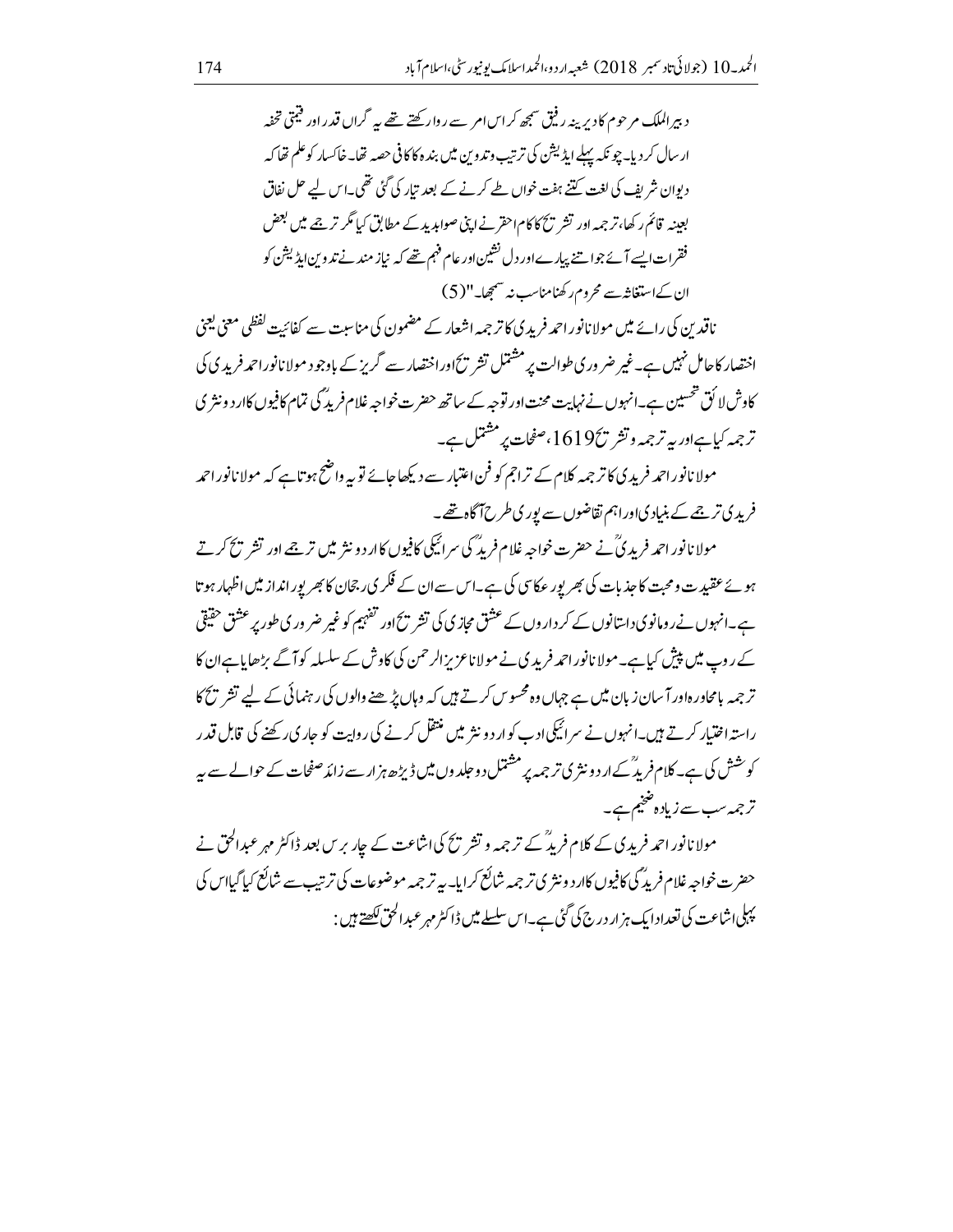"اہل رائے ادیپوں کاار شاد تھا کہ کافی کے ہر بند کے نیحے ہر الفاظ کے معنی سادہ اور سلیس اردو میں لکھ دیئے جائیں اور اس کے بعد بند مذکور کالفظی ترجمہ دیا جائے تشریح یا وضاحت نہ کی جائے کیونکہ اس سے شارح کے اپنے نقطۂ نظر کی رنگ آمیز ی تاری کی <sup>حس</sup> فد آں پر گراں گزر ٹی ہے لفظی معنی درج کرنے کے بعد آکر کہیں کہیں رواں تر جمہ بھی آ جائے تو کوئی حرج نہیں ہے کیونکہ سرائیکی زبان بولنے والے احباب اشعار کے ہر الفاظ کے معنی کا .<br>عليھدہ عليھدہ معنى جانناجا بيتے ہيں۔ائکے ذ<sup>ہ</sup>ن کواپنی قوت اوراد راک،افماد ،طبع اور مخصوص مزاج کے مطابق مفاہم خود مرتب کرنے کے لیے آزاد حچوڑ دیاجائے چنانچہ میں نے اس ہدایت کی حتی الوسیع پابندی کی ہے تاہم بعض مقامات پر جہاں مزیز وضاحت کی ضر ورت محسوس ہو تی ہے وہاں میں نےاس پابندی کونوڑ دینے کی جسارت بھی کی ہے۔"(6)

ڈاکٹر مہرعبدالحق کے اس ار د ونثر کی تر جمہ شدہ دیوان کی خصوصیت بیرہے کہ کافیوں کو یہ لحاظ موضوع مختلف عنوانات کے تحت مرتب کیا گیاہے۔سندھی،ہندی،بھاشا،پافار سی آمیز سرائیکی کافیوں کوالگ باپ میں رکھا گیاہے ایپی کافیوں کی تعداد نوہے۔اسطرح دیں کافیاں ایپی ہیں جو قصیدے کے زمرے میں آتی ہیں ان کوں بھی الگ باب کا حصہ بنایا گیاہے۔اس طرح دوسو بادن کافیوں کو گیارہ ابواب میں تفسیم کیا گیاہےاس کی خاص بات بہ ہے کہ ان میں باہم ربط وتسکسل ہے۔

ڈاکٹر مہرعبدالحق نے سرائیکی کافیوں کاجو تر جمہ کیاہے وہ فکر کیااور فنی خصوصیات کا بھی حامل ہے،انہوں نے ار د و نثر پی ترجمے میں خوب محنت کی ہے ان کی کاوش عمدہ اور لا ئق تحسین ہے اور ان کا ترجمہ پامحاورہ اور متن کے حیال ومفہوم کی عمد گی سے تر جمانی کرتا ہے۔انہوں نے پیام فریدؓ کے عنوان سے ار د ونثر ی میں کافی کافر د شار ، کافی کا یہلا بول،موضوع،مرکزی خیال، تشریح،الفاظ و محاورات، تلہیجات،کافی کے کل مصرعوں کی تعداد،الفاظ کی تعدا، بحر ،وزناوراختلاف نسخ ايسے تحقيقي مواد کو يکچاکر دياہے۔

خواجہ فرید کی شاعر کی معنوعیت اور تخلیقات کے اعتبار سے اس قدر متنوع اور ہمہ گیر پہلو لیے ہوئے ہے کہ اس شاعر کی کوبڑھتے ہوئےاور سنتے ہوئے ہریات معنویت اور تفہیم کے لیے نئے در وازے کھلے ہیں،خواجہ طاہر محمود کوریجہ نے اسی حوالے سے کلام فرید گا نثر کی اردو تر جمہ کیا ہے، خصوصیت اور تفہیم کے بارے میں پر وفیسر اسلم انصار کی <u>لکھتے</u> ہیں :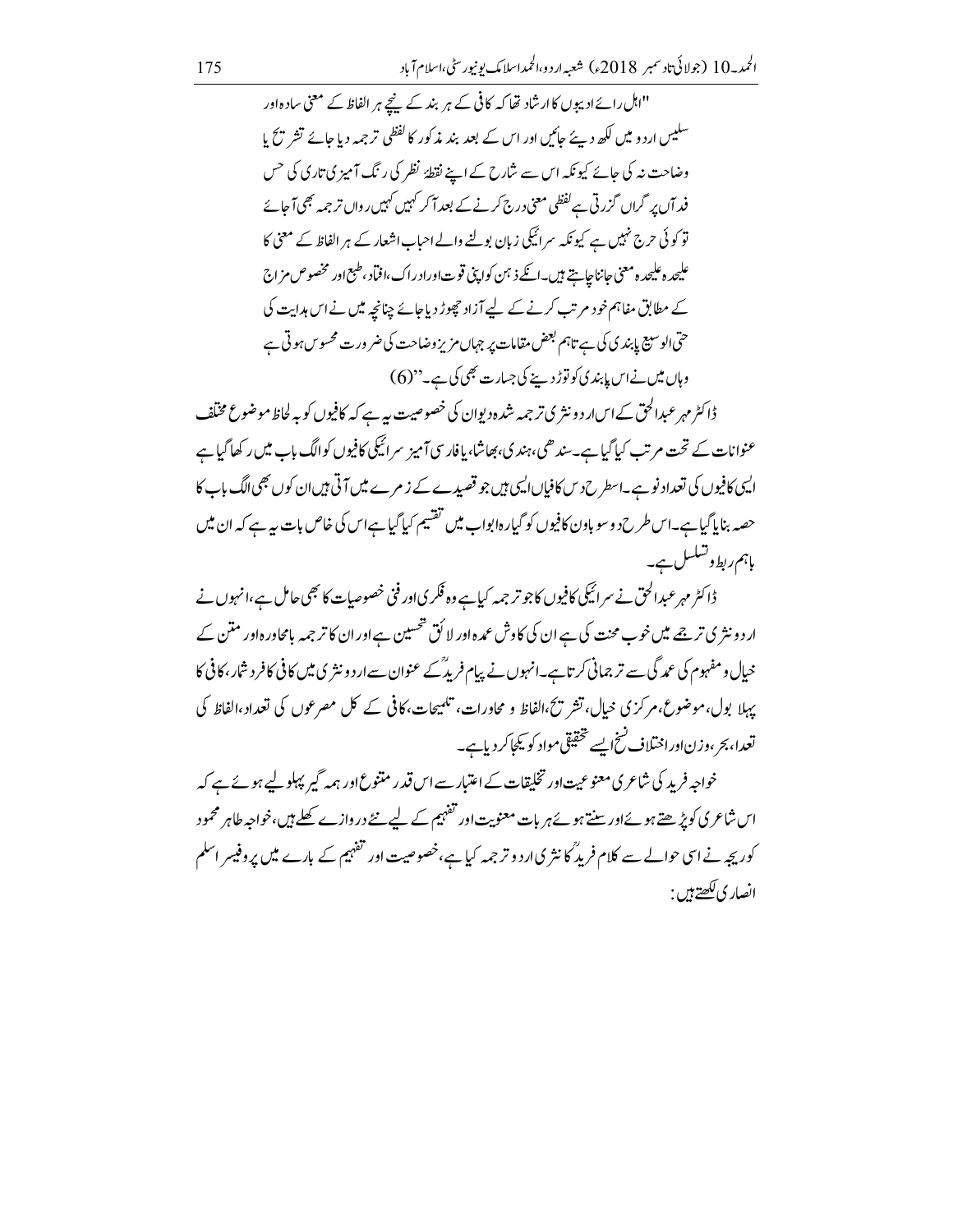''عظیم شاعر ی کے بقائی د وام کی سب سے بڑی وجہ اس کی معنوی ہمہ گیر ی ہوتی ہے وہ ہر عہد کے لیے یامعنیٰ بلکہ نئی معنویت کی حامل ہوتی ہے۔لیکن اس کے نئے پن کو ہر باراز سر نو دریافت کرناضر وری ہوتاہے۔"(7) اس بات میں کوئی شک نہیں کہ خواجہ طاہر محمود کور بچہ اپنی کاوش کی پنجیل میں کامیاب ہوئےاس دیوان کے متن کو دواوین سے موازنے اور جائز ے کے بعد شائع کیا گیا ہے۔یہ بجائے خود عرق ریزی کا کام ہے۔ خواجہ طاہر محمود کورپچہ نے خواجہ غلام فرید ؓ کی سرائیکی کافیوں کے ار د ونثر پی تر جمے میں خالص سرائیکی الفاظ کے مقابلہ اور موازنے میں مماثل اور موز وں الفاظ کاانتخاب کیاہے۔ یہ ان ترجیے کی واضح مثالوں میں سے ایک ہے،اس بات کا اعتراف کرتے ہوئے نقاد پروفیسر ڈاکٹر سید قاسم حلال لکھتے ہیں، بعض مقامات پر ترجمے بھی طبع زاد تحریر کا گمان ہوتا ہے اور یہ خوتی یقیناًتر جمہ کی سرائیکی اور اردو زبان پر یکساں قدرت اور گرفت کا واضح ثبوت ہے۔ درج ذيل سرائيكي الفاظ كاار د وتر جمه ديكھيے اور متر حجم كى مہارتِ فن تر جمه كااندازہ يحيُّ: سرائيکي لد د و

خواجہ طاہر محمود کور پچہ کے ترجمہ کے مطالعہ کے بعد یہ بات سامنے آتی ہے کہ انہوں نے سرائیکی زبان کے اصل متن اور اس زبان پر قدرت رکھتے ہیں بلکہ اس زبان کی گرام ،ساخت اور صوتیات کے ساتھ ار دوعلمی سرمائے اسرار ورموز سے بھی گہر ی آشائی رکھتے ہیں ان کانثر ی تر جمہ اصل متن کی روح کی از سر نو تخلیقی بازیافت ہے۔خواجہ طاہر محمود کورپچہ نے حقیقت میں منفر داور حچوتاتر جہہ کیاہےانہوں نے متر ادف اور موافق الفاظ کے چناؤ میں ایک ماہر جوہر کی کاکر دار ادا کیاہے۔خواجہ طاہر محمود کوریجہ کے عرق ریزی سے کیے گئے اس ار دونثر کی ترج<u>ے کے حوالے</u> سے ڈاکٹر نصراللّٰہ خان ناصر <u>لکھتے</u> ہیں : '' مجھے یقین ہے کہ مولا ناعزیزالرحمن کے مرتب کر دہ دیوان کی حکیہ اب مستقبل میں طاہر محمود

کوریچہ کام تب کردہ دیوان ہی مستند قرار پائے گا یہ ایک ایسااعزاز ہے جس پر جتنافخر کیاجائے کم  $(9)$ "  $\neq$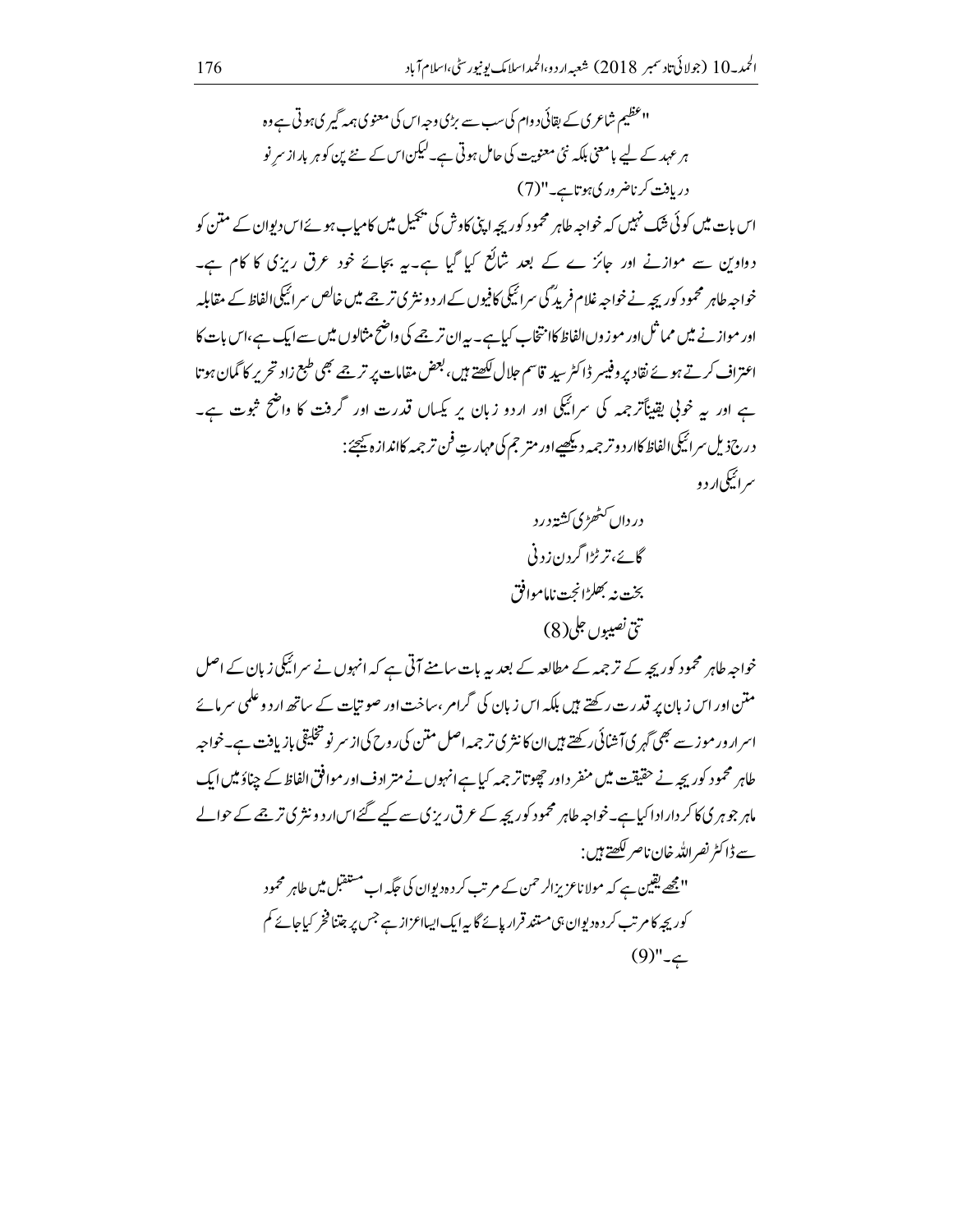حضرت خواجہ غلام فریدؓ کے کلام کے اب تک جوار دونثر پی تر جے کیے گئے ہیں وہ تحقیق وکھیجے کے حوالے سب سے قابل قدر کاوش ہے یہ امر بھی قابل توجہ ہے کہ خواجہ طاہر محمود کور پچہ نے اپنی تحقیق کے ذریعے مزید آٹھ كافيوں كااضافہ كياہے ليكن ان كافيوں كاار دوميں نثر ي تر جمہ نہيں كياگيا۔

خواجہ طاہر محمود کوریجہ کا مرتب کر دہ،قدیم قلمی و مطبوعہ د واوین کا تقابلی حائزہ مستقبل کے دانشور وں اور تحقیق کرنے والوں کے لیے ایک اہم دستاویز ہے۔اس رائے میں وزن ہے کہ خواجہ طاہر محمود کوریجہ نے ترجمہ برائے تر جمہ سے گریز کیاہے بلکہ انہوں نے ذاتی تحقیق اور علمی استعداد کواستعال کیاہےاور بہترین تخلیقی صلاحیتوں كااظهار كباہےان كاار دونثرى ترجمہ ولسانى تفہيم كا قابل رشك اور خوبصورت نمونہ ہےاور بہ شعرى ترجمہ 2006ء میں شائع ہواجو864 صفحات پر مشتمل ہے۔

حضرت خواجہ غلام فریدؓ کے مکمل دیوان کے ار د ومیں شعر ی تر جے کے علاوہان کی کچھ کافیوں کے بھی تر جے کیے گئے ہیں،ان نامکمل تر جموں میں حضرت خواجہ غلام فریڈ کے خلیفہ مولا نامحمہ بار گڑھی شریف میں بھی کلام فریڈ کے متر جم ہیں،ان کی شرح دیوان فریدؒ1956 میں شائع ہو ئی بہ شرح بارہ کافیوں پر مشتمل ہے،انہوں نے بہ شرح ار دوز بان میں بیان کی ہے،اہلاغ معنی اور تفہیم فرید ؒ کے سلسلے میں خشت اول خیال کی جاتی ہے ان کاانداز شرح متاثر کناور مؤثر ہے۔

1963ء میں متر جم کیفی جام پوری،ریاض انور نے خواجہ فرید ؓ کی 159 کافیوں کاار د و تر جمہ ''کلام فریدٌ'' کے عنوان سے شائع کیا گیا ہے 660صفحات پر مشتمل ہے۔اس کی خاص بات اس کا بامحاور ہ ہو ناہے۔ پریت مہار ، بھی نامکمل تر جمہ ہے،اس کے متر جم ریاض انوراور عبدالکر یم تونسوی ہیں۔ بہ کتاب تین حصوں پر مشتمل ہے،اس کے د وسرے حصے میں خواجہ فرید ؓ کی گیارہ کافیوں کاار د ونثر ی تر جمہ شامل ہے۔ تر جمہ عام فہم ساد ہاور بامحاور ہے،مشكل سرائیکی الفاظ یاشعر وں کے پنیچے مطالب درج کیے گئے ہیں۔

1973ء میں انتخاب دیوان فریدؒ، بہاولپور سے شائع کیا گیا جس میں پر وفیسر دلشاد کلا نیچو کی کاکلام فرید گاار د و نثری تر جمہ شامل ہے،انہوں نے خواجہ غلام فرید ؓ کیا ایک سو کافیوں کی ار دو نثر کی تر جمہ کیا ہے،انہوں نے متاثر کن انداز میں ار دونثری ترجمہ کیاہے۔ان کی ترجمہ کیاس کتاب کے 282صفحات ہیں۔

صدیق طاہر بھی خواجہ فریڈ کے کلام کے متر جم ہیں 1989ء میں کلام خواجہ غلام فریڈ کے عنوان سے 546صفحات پر مشتمل کتاب شائع ہو ئی۔اس کی خاص بات مشکل سرائیکی الفاظ کاموز وںار دو تر جہہ کیاہے فر ہنگ کے عنوان سے مشکل الفاظ کا ترجمہ 436صفحات پر مشتمل ہے۔اس نوعیت کا نثری ترجمہ،'' نکات فریدی'' کے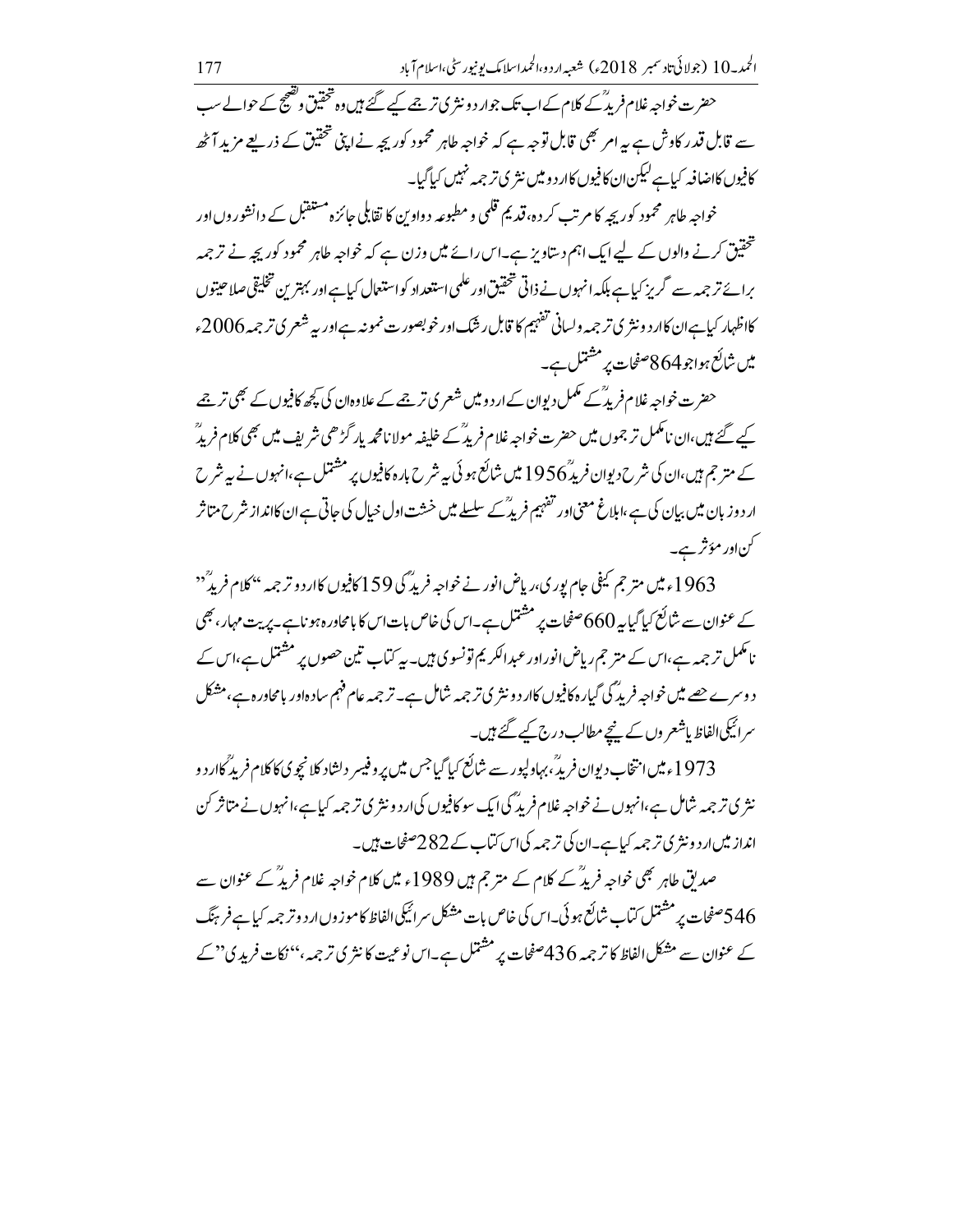عنوان سے 1984ء میں سرائیکیاد پی مجلس بہادلپور نے شائع کیا پہ ڈاکٹر مہر عبدالحق کی تخلیق ہے جس میں دیوان فرید ؒ سے 16 78الفاظ کاحروف تہجی کے متن کاتر جمہ کیاگیاہے۔

دیوان فریدٌ تقابلی حواشی و ترتیب جاوید جانڈیو 2005ء میں سرائیکی اد پی مجلس بہاولپور نے دوسر کی بار شائع کیا اس کی خاص بات مولوی عزیزالرحمن عزیز کااسر ارفرید کی کے ساتھ تقابلی مطالعہ اور ڈاکٹر مہر عبدالحق کی لغات کا تقابل جائزہ پیش کیا گیاہےاس کیاب کے 656 صفحات ہیں۔ جس میں دیوان فریدؓ پر مختلف زبانوں کے اثرات کے حوالے سے جامع تحقیقی مقالہ شامل ہے۔اس کتاب میں حضرت خواجہ غلام فرید ؓ کی مختلف سند ھی کافیوں کے اشعار اور ان کا نثری ترجمہ شامل ہے۔

1989ء میں ملتان سے متر جم ڈاکٹر عبدالحق نے دیوان فریڈ کے نام سے خواجہ غلام فریڈ کی جالیس کافیوں کا تر جمہ اور تشر تنگانتخاب کے طور پر شائع کیا اس سے قبل وہ خواجہ فریدؓ سے مکمل دیوان کاار دونثر کی تر جمہ شائع کرچکے ئیں۔

1977ء میں روح فریدؓ کے عنوان سے خواجہ فریدؓ کے فن اور شاعر ی پر مشتمل مقالات شائع ہوئے ہیں یہ مواد 49صفحات پر مشتمل ہے اس کے متر حجم رفیق خاور جسکانی ہیں لاہور سے جار سوصفحات پر مشتمل کلیات خواجہ غلام فرید ؒ کے عنوان سے ایک کتاب شائع ہو ئی جس میں خواجہ فریدؓ کی کافیوں کی نثر ی تر جے کی ساتھ مشکل الفاظ کی شر ح ادر تر جمہ شامل ہے۔اس کے متر جم محمدافضل خان ہیں'' گوہر شب چراغ'' کے متر جم انور فیر وز ہیں، یہ بھی نا مکمل نثری ترجمہ ہے،108مفحات پر مشتمل یہ کتاب1999ء میں لاہور سے شائع کرائی گئی۔اس طرح ''گوہر شپ چراغ<sup>دد</sup> جس <sub>کے</sub> متر حج بخت آور کریم ہیں نامکمل نثری ترجمہ ہے112صفحات پر مشتمل ہے کیاب<sup>1989</sup>ء میں لاہور سے شائع ہو ئی۔

'' جہان فرید'' جس میں مقالہ حضرت خواجہ غلام فرید ؓ کی فکر کے مخلف روایت علمی تناظر میں شامل ہےاس میں متر جم محمہ سعیداحمہ شیخ نے خواجہ فرید ؓ کی سرائیکی کافیوں کی آزاد نثری ترجمہ کیاہے۔کلید فریدؓ 2007ء میں ملتان سے شائع ہو ئی ترتیب و تحقیقی علامہ طالوت ابو محمہ منظور بن عبدالمجید آ فاقی کی ہے۔اس میں مشکل الفاظ کاار د و ترجمہ ہے خالد اقبال نے ''بھاگ سہاگ'' کے عنوان سے خواجہ فرید ؓ کی متعدد سرائیکی کافیوں کی تشر پچ کی گئی ہے،انوار حمہ، ظہور احمد دھر بچہ،مجاہد جتوئی،امتیاز فریدی،رفعت عباس،شیم عارف قریثی،محبوب تابش،محمہ اسلم رسول بوري،مز مل حسين،حميد الفت ملغاني،مختار على شاه،ارشد ملتاني،جاويد جاندٌ يو،محمه اساعيل احمداني،پروفيسر اسلم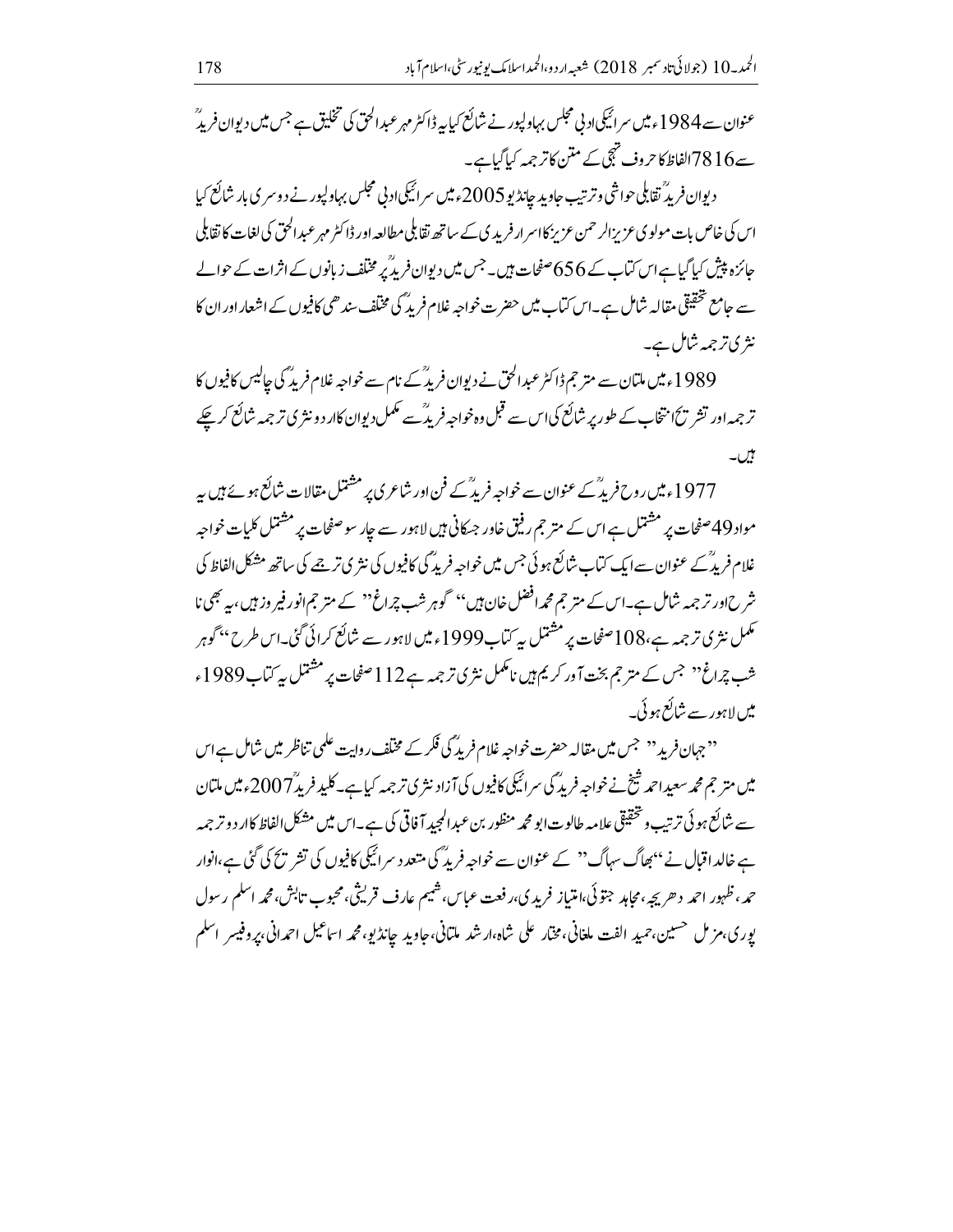انصاری، محمہ اسلم میتلا،اشو لال،اور محمہ اجمل نے 26کافیوں کے معنی و مفہوم کو فکر پی پس منظر کے ساتھ وضع کیا ہے۔اکاد می ادبیات پاکستان نے پاکستان ادب کے معمار کے عنوان سے کتانی سلسلے میں ڈاکٹر طاہر تونسوی کی \_<br>سماب''خواجهِ فریدٌ شخصیت و فن'' 2007ء میں شائع کی 189 صفحات پر مشتمل اس کتاب میں حضرت خواجہ غلام فریڈ کےاشعار کاحوالہ ار دونثری ترجمہ کے ساتھ دیاگیاہے۔

علامہ اقبال اوپن پونیورسٹی نے 2008ء میں 329صفحات پر مشتمل پاکستان زبانوں کے صوفی شعراء شائع کی جس میں صوفی شعراء کاار دو نثر کی تر جمہ شامل ہے۔مرینیہ ڈاکٹر انعام الحق جاوید ، جبکہ معاونین میں عبدالله حان عابد،عبدالواحد تنبسم،حاکم برڑ و،ضاءالحق بلوچ شامل ہیں۔اس میں حضرت خواجہ غلام فریدؓ کے منتخب اشعار کاار د و نثری ترجمہ شامل کیا گیاہے۔

حضرت خواجہ غلام فریدؓ کے کلام کے ار د ونثر ی تر جمہ کرنے والے متر جمین کے کام کا نقابلی جائزہ لیاجائےاور اس کے معیار کوپر کھاجائےاوراس حوالے سے در جہ بند پی کی جائے توخواجہ طاہر محمود کوریچہ کوپہلا در جہ دیاجاسکتا ہے ان کاار در نثر ی تر جمه خیال ومفہوم کو پہلا در چہ دیاجاسکتاہے۔

حضرت خواجہ غلام فریڈ کے سرائیکی کلام کے ار دو نثر ی تر جمہ کے حوالے سے متر جم کے معیار اور اصولوں کے مطابق جائزہ لیاجائے تومولا ناعزیزالرحمن کاار دونثری ترجمہ دوسرے درجے پر د کھائی دیتاہےانہوں نےاولین کوشش کی اور حضرت خواجہ غلام فرید ؓ گی سرائیگی کافیوں کے ار د و نثر ی تر جمہ کی مضبوط بنیاد رکھی۔ان کا کام تخص حالات کے باوجود اچھااور قابل تحسین ہے کیونکہ جس دور میں انہوں نے نثری ترجمہ کیا،فن ترجمہ سے متعلق نظريات كچھ زيادہ واضح نہيں تھے۔

''پہام فرید'' کے عنوان سے ڈاکٹر مہر عبدالحق نے حضرت خواجہ غلام فریڈ کی سرائیکی کافیوں کاار دو نثر ی تر جمہ کیاانہوں نے اپنے ترجے میں کافیوں کو موضوعات کے اعتبار سے ترتیب دے کرا گرجہ انفرادیت قائم کی ہے لیکن فکر کی اور فنی اعتبار سے ان کے ترجمے سے اختلاف کیا جاسکتا ہے۔ان کے ترجمے میں بعض جگہوں پر لفظوں کی تکرار ہے اس کے باوجود ان کا کا م اردو نثری ترجمہ جدت اور انفرادیت کی خصوصیات رکھتا ہے۔ اب تک جن متر جمین نے کلام فرید گاار دومیں نثر کی تر جمہ کیاہے وہ اپنے طور بھر پور صلاحیتوں سے کام لیتے رہے ہیں،اس کااعتراف بھی ہو ناضر وری ہے،اس حوالے سے جدید نصاب تر جمہ کے مطابق فریدٌ کام کی گنجائش موجود ہے۔آج ترجمہ سے متعلق نظریات،معیار اور اصول اور ضابطے بالکل واضح ہیں۔جن سے بطریق احسن رہنمائی حاصل کی جاسکتا۔ تر جمہ چو نکہ بجائے خود ایک فن ہےاس کے لیے ضر وری نہیں کہ ایک عالم فاضل شخص اچھاترین